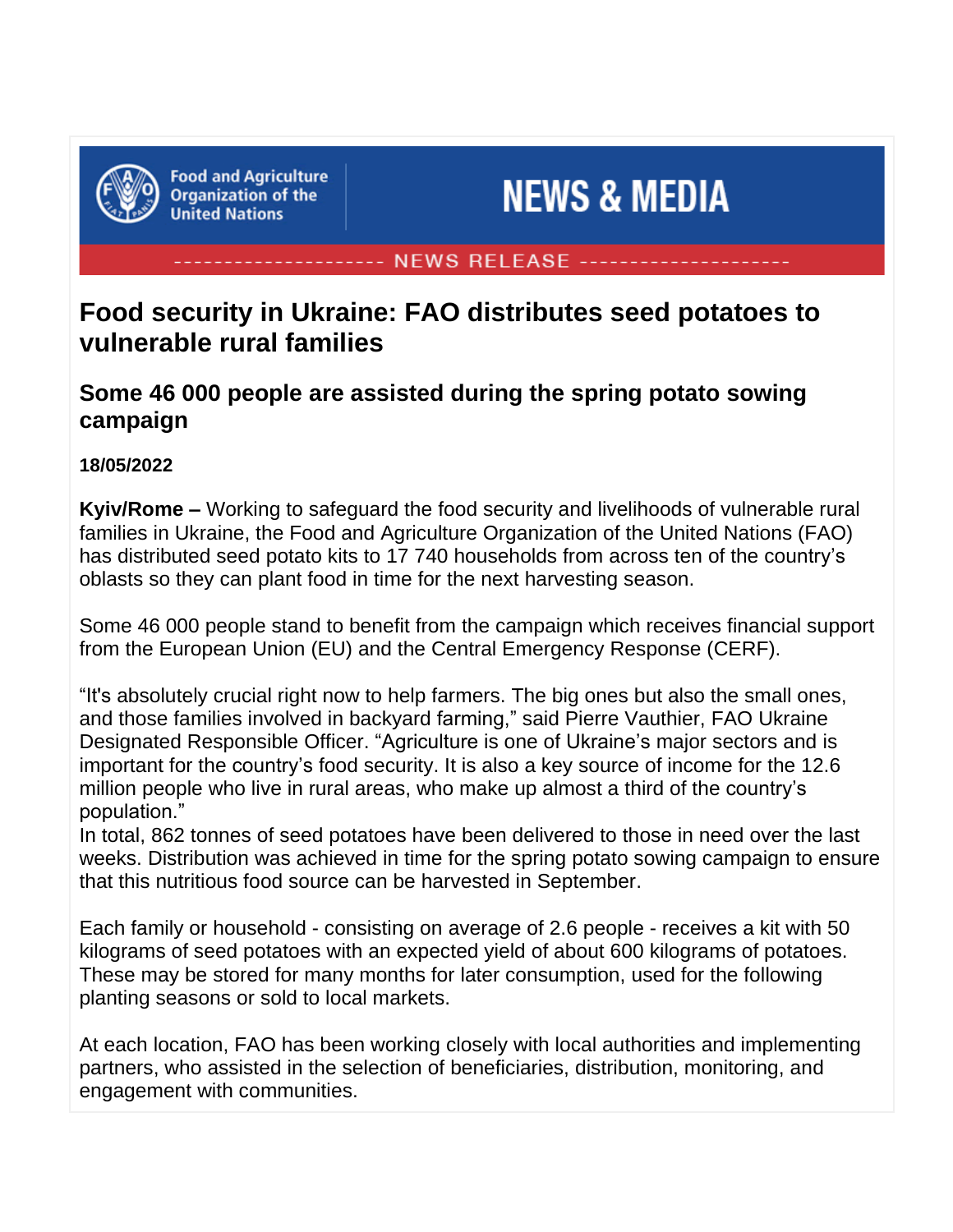"Thanks to our cooperation with FAO, we have delivered 2.5 tonnes of potatoes to the Rudkivska Amalgamated Territorial Community in Lvivska oblast. This is for 50 households who host internally displaced persons," said Ihor Vuitsyk, Head of the Board of Lviv Agrarian Chamber, FAO's implementing partner. "It is important that an organization like FAO really helps people, and today it especially helps those who are engaged in production because one of the FAO's tasks is to ensure local food production".

Some 15 tonnes of seed potatoes have been delivered to 300 households in Lvivska oblast, west of Ukraine. Out of this, 30 kits have been distributed to the families in the village of Khlopchytsi in Rudkivska Amalgamated Territorial Community. This village is now hosting over 150 internally displaced people from other regions of Ukraine.

Another oblast targeted by the seed potato distribution campaign is Dnipropetrovska in central and eastern Ukraine where 3 690 households have received the kits. Some of these were delivered to 41 villages in Verkhniodniprovska Amalgamated Territorial Community whose residents are hosting 2 685 internally displaced people.

"Some companies closed, reduced staff or fired people. We cannot provide work to the local population. And we must think about how to feed people this winter," said Genadii Lebid, Head of Verkhniodniprovska Amalgamated Territorial Community, who noted that because of the disruptions and uncertainty caused by the conflict people are very eager to plant their gardens and have some food for their families.

#### **FAO's work in Ukraine**

FAO has been operating in Ukraine since 2003 and following the start of the war, the Organization has developed and updated its Rapid [Response](https://www.fao.org/emergencies/resources/documents/resources-detail/en/c/1503638/) Plan (RRP) to provide agricultural assistance and ensure food security to those most affected by the conflict.

FAO's response includes providing crop and livestock inputs along with cash to support the most affected smallholder farmers and livestock holders to meet seasonal deadlines. This support will enable households to produce vegetables, cereal crops, milk, meat and eggs to feed themselves.

"In the coming weeks, FAO will reach 3 700 households (9 600 people) with multi-purpose cash transfers and over 14 600 rural families (38 000 people) with vegetable production kits to resume food production for consumption and sale," added Pierre Vauthier. "We are also planning to distribute poultry and support vulnerable livestock keepers by providing animal feed and vitamin-mineral supplements. With more resources, we will be able to reach more people in vulnerable rural areas of Ukraine".